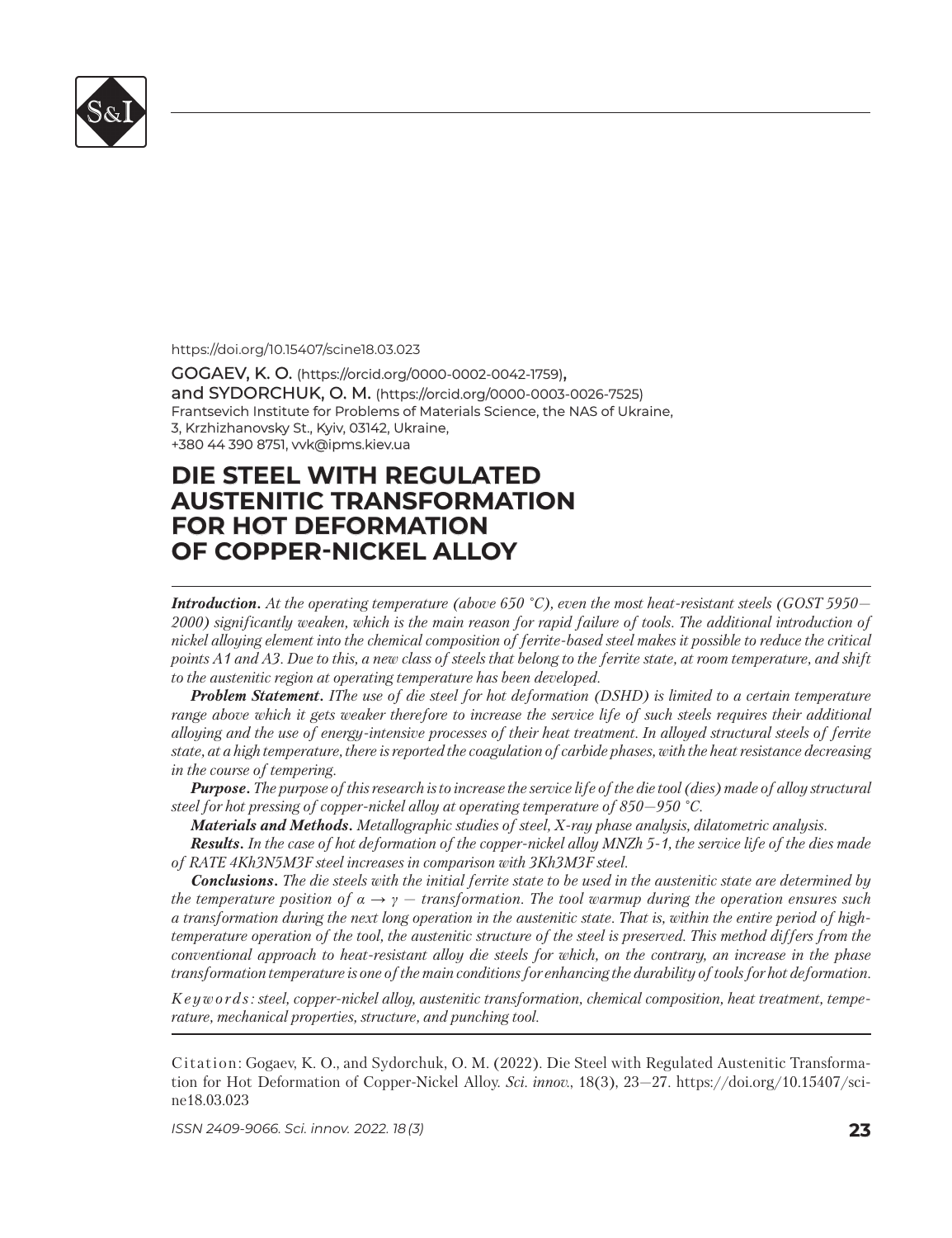While producing 4Kh3N5M3F steel, to obtain the required chemical composition, usually manufacturers introduce  $Fe - Ni - Mo - V - Mn$  [1] system ligature made at the Frantsevich Institute of Problems of Materials Science of the NAS of Ukraine into the scrap of 3Kh3M3F base steel. The ligature is obtained in an induction furnace, with the liquid metal poured into a mold (Fig. 1, *a*). The temperature of the metal in the furnace before release is 1550 °C. The duration of refining does not exceed 20 min. The ingots are obtained by electroslag remelting in the mold (Fig. 1, *b*, *c*) and undergo incomplete annealing at a temperature of  $750 \pm 20$  °C. The steel chemical composition corresponds to 4Kh3N5М3F grade (% wt.): 0.40—0.44 С; 2.80—3.00 Cr; 4.70—5.50 Ni; 2.44— 2.60 Mo; 1.34—1.36 V; 0.34—0.35 Si; 0.25—0.28 Mn; 0.004—0.005 S; and 0.003—0.004 P. The steel is sampled according to GOST 7565—81. The steel chemical composition is determined by spectral analysis [2, 3]. The carbon content in the steel is measured with the use of analyzers AN 7560M and AN 7529M.

It should be noted that the manufacture of matrices does not involve energy-intensive technological processes (forging and annealing), unlike in the case of technology presented in [4]. The main achievement of studies [5—7] is having made the annealing (partial recrystallization) of steel, which involves the heat treatment technology that is more optimal and less energy-intensive as compared with that suggested in [4]. In the studies, it

has been shown that for pre-eutectoid alloy steel 4Kh3N5М3F, in the case of partial recrystallization, there is formed a spheroidizing carbide com ponent of pearlitic-sorbide structure, which contributes to the improvement of machining workpieces for the manufacture of matrices. The steel hardness after heat treatment is determined by the Rockwell method on TC-2 device (GOST 9013-73) and amounts to 32HRC. The steel microstructure is studied with the use of an optical microscope MIM-10. There have been studied steel sections after etching with a 5% solution of nitric acid in ethyl alcohol with the addition of picric acid, according to the method described in [8]. The X-ray phase analysis is made with the use of a DRON-3 diffractometer in Co-Kα radiation. To establish the critical points  $A_1$ and  $A_3$  of steel, dilatometric analysis has been made by method [9].

PJSC Artemivsk Plant for Machining of Nonferrous Metals (Bakhmut, Ukraine) has been using matrices made of 3Kh3M3F steel (GOST 5950- 2000) for punching tools. This steel is used for the manufacture of matrices for hot deformation on eccentric presses and horizontal forging machines. As a rule, small tools made of this steel are subjected to intensive cooling in the course of operation. It is also used to make injection molds for copper alloys. For the long-term processes of hot pressing (at an operating temperature of 850— 950 °С) of ingots made of MNZh5-1 copper-nickel alloy and production of pipes, dies of steels



*Fig. 1.* 4Kh3N5M3 $\Phi$  Steel: collapsible chill mold for obtaining ingots of Fe  $-Ni-Mo-V-Mn$  ligatures (*a*) system; mold for obtaining four ingots by electroslag remelting (*b*); ingot (weight 15 kg) (*c*)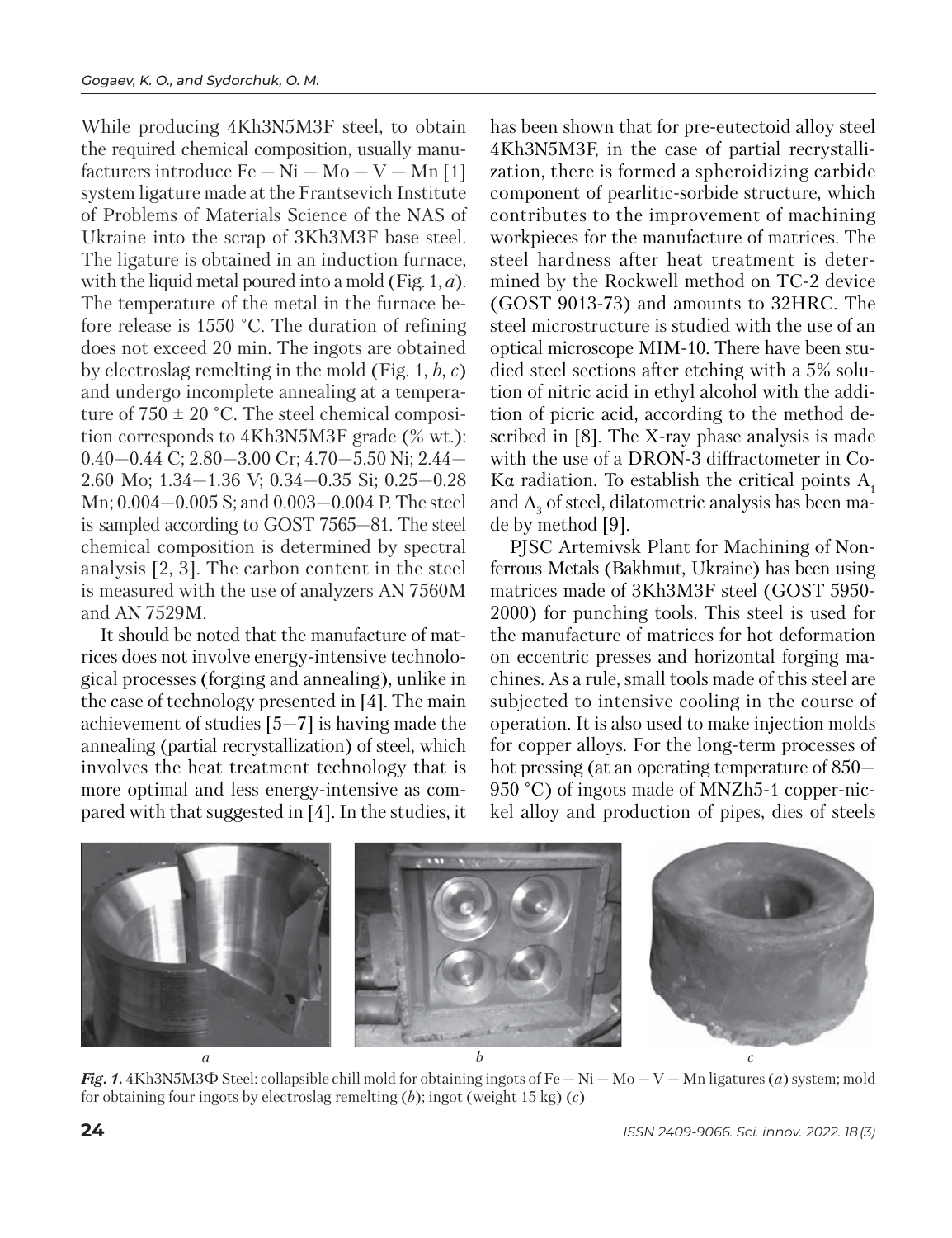

*Fig. 2.* Change in the share of austenitic and martensitic components depending on the temperature of hardened steel 4Kh3N5M3F [10]



*Fig. 3.* Dependence of the hardness of cast blanks made of 4Kh3N5М3F die steel obtained by electroslag remelting, hardened at  $1030 \pm 10$  °C on tempering temperature

with regulated austenitic transformation during exploitation (RATE steels) 4Kh3N5М3F steel are used. The deformation of MNZh 5-1 alloy at a heating temperature above 700 °C (critical point  $A_1$ ) and below 850 °C (critical point  $A_3$ ) is not desirable, as in this temperature range, there is the recrystallization process, as it has been shown in the course of studying the relationship between the phase structural state ( $\alpha$  – Fe and  $\gamma$  – Fe) of 4Kh3N5М3F steel and the Vickers hardness (GPa) [10, 11].

The dependence of the share of austenite on the heating temperature within the temperature range from 20 to 800 °C is nonlinear and close to exponential one (Fig. 2) [10]. As the temperature increases, the share of austenitic component grows. This has allowed us to confirm that during the operation of the press tool at a temperature above 850 °C, the austenitic structure is preserved. As a result of the analysis it has been found that as the temperature increases, the amount of ferrite phase decreases, while that of austenite goes up. At a temperature of 800 °C, the share of austenite is 97%. The high-temperature X-ray phase analysis has confirmed the correctness of determining the critical points  $A_1 = 700$  °C and  $A_3 = 850$  °C for 4H3N5M3F steel, which were previously determined by dilatometric analysis [5, 6, and 10]. Studies [11, 12] have shown that the tempering temperature of steel (1030  $\pm$  10 °C) given the tempering at a temperature of  $580 \pm 5$  °C (air cooling) is sufficient, as the heat resistance of steel is 44HRC (Fig. 3). Above 620 °C, the steel gets weaker as its hardness is below 40HRC (at a room temperature), Fig. 3.

Thus, thanks to the optimized heat treatment conditions, the cast steel may be used for the





*Fig. 4.* Die made of cast blanks of 4Kh3N5М3F die steel, after hot deformation of copper-nickel alloy MNZh 5-1 (PJSC Artemivsk Plant for Machining of Nonferrous Metals, Bakhmut, Ukraine), dimensions: *a* — diameter; *b* — thickness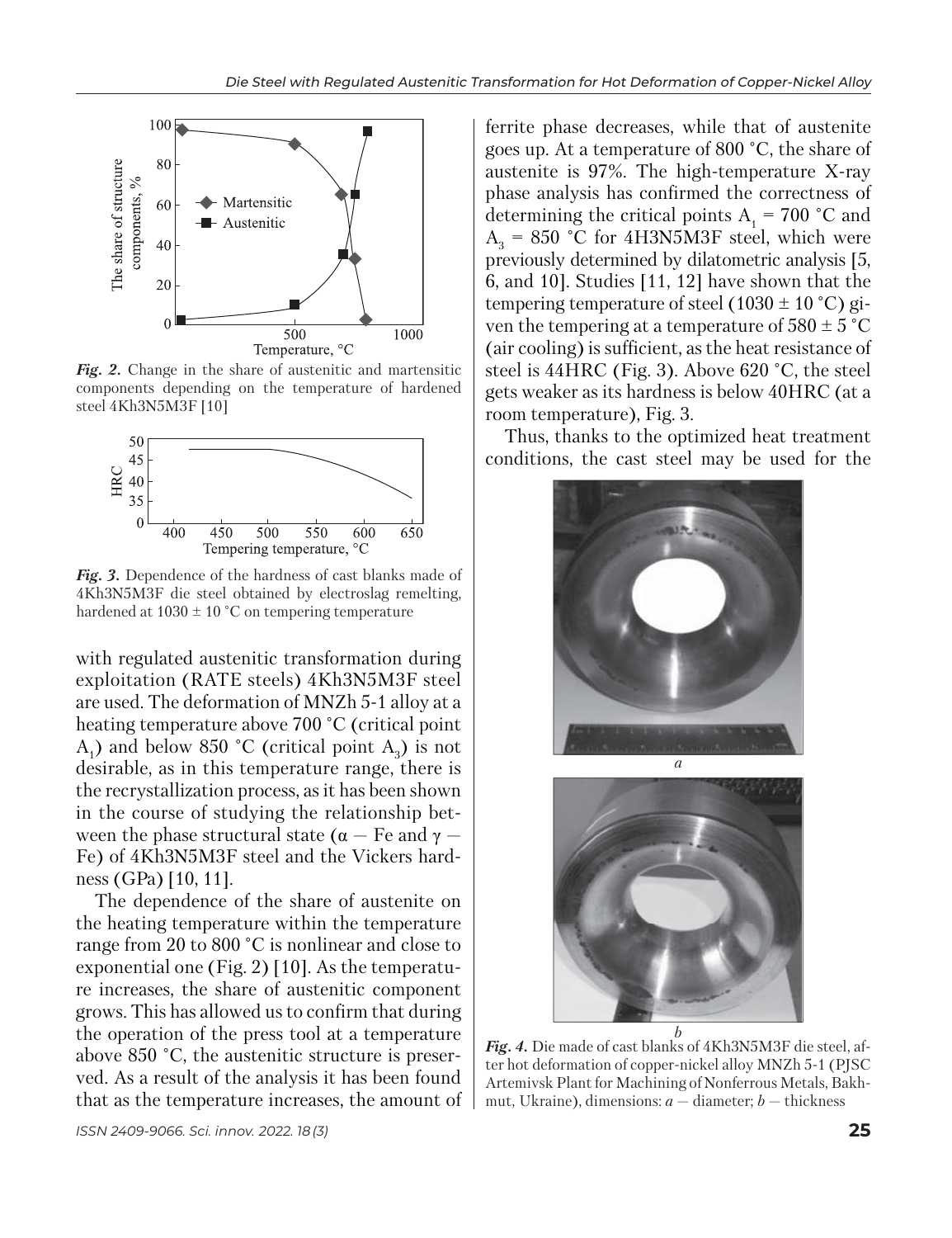manufacture of punching tools for hot pressing of nonferrous metals and alloys.

At PJSC Artemivsk Plant for Machining of Nonferrous Metals (Bakhmut, Ukraine) there ha ve been tested dies (Fig. 4, *a*, *b*) of cast 4Kh3N5M3F steel for the manufacture of pipes with a diameter of  $\varnothing$  67  $\pm$  0.1 mm, made of MNZh 5-1copper-nickel alloy at a deformation temperature of 850— 950 °C. An ingot with a diameter of 220 mm, a length of 370 mm, and a weight of 120 kg is used as a blank. In order to ensure the operation within the temperature range 850—950 °C, with the tool working in the austenitic region, it is necessary to preheat the die to 350 °C, and while operating, its working part heats up above 850 °C. Totally, 7 dies have been used. Up to 20-ton copper alloy has been pressed on each of them. The comparative analysis of the dies for hot deformation of MNZh 5-1 copper-nickel alloy in the manufacture of pipes has shown that the use of cast 4Kh3N-5M3F steel increases three times the service life as compared with forged 3Kh3M3F steel. In addition, the overall durability of the die made of RATE steel increases 5—6 times in the case of its further use for a larger pipe diameter, by re-drilling and heat treatment (hardening and tempering) of the die.

The research has been funded from 1) the target complex program of the NAS of Ukraine *Problems of Duration of Service Life and Safety of Structures, Facilities, and Machines,* from 2013 to 2015, *Development of Technology for the Production of Cast Die Steel for Hot Deformation with Regulation of Austenitic Transformation No. R.7.19*; 2) grant support from the Government Fund for Fundamental Research under the competitive project № F73/24 and the Belarus Republican Fund for Fundamental Research, agreement with BRFFD № T16K-009, from 2016 to 2017, *Development of R&D Framework for the Manufacture of Molding Tools Based on the Creation and Use of New Promising Steels and Foundry-Deformation Methods for Their Machining*.

## REFERENCES

- 1. *Sydorchuk, O. M., Mamonova, A. A., Luk'yanchuk, V. V., Gogaev, K. O., Radchenko, O. K., Myroniuk, L. A., Konoval, V. P., Shvedova, H. L., Myroniuk, D. V.* (2020). Cast steel with regulated austenitic transformation during operation, obtained by electroslag remelting. *Successes of materials science,* 1, 77—85 [in Ukrainian].
- 2. Babushkin, A. A., Bazhurin, P. A., Korol'ov, F. A. (1962). *Methods of spectral analysis* Moscow. Production of Moscow University. 509 p. [in Russian].
- 3. Petrov, V. I. (1973). *Optical and X-ray spectral analysis* . Moscow. 285 p. [in Russian].
- 4. Nguyen, S. Kh. (2021). Structure and hardening of steel with regulated austenitic transformation during exploitation (Doctoral dissertation). Proquest Dissirtation and Theses. Moskow [in Russian].
- 5. Sydorchuk, O. M. (2013). Phase-structural state of steel 40Kh3N5М3F in the process of recrystallization. *Modern problems of physical materials science. Proceedings of the Institute of Problems of Materials Science im. I. N. Frantsevich NAS of Ukraine. Series «Physico-chemical bases of powder materials technology»*, 22, 186—188 [in Ukrainian].
- 6. Gogaev, K. O., Sydorchuk, O. M., Radchenko, O. K., Mamonova, А. А. (2014). Die steel for hot deformation with regulated austenitic transformation. *Metal Science of Treatment of Metals*, 1, 40—44 [in Ukrainian].
- 7. *Patent of Ukraine № 94746.* Gogaev K. O., Sydorchuk O. M., Radchenko O. K., Luk'yanchuk V. V. The method of heat treatment of steel for hot pressing [in Ukrainian].
- 8. Panchenko, E. V., Skakov, Yu. A., Krymer, V. I., Arsent'ev, P. P., Popov, K. V., Tsviling, M. Ya. (1965). *Metallography laboratory*. Moscow. 440 p. [in Russian].
- 9. Shurin, A. K. (1964). Differential high-sensitivity dilatometer with heating in an inert medium. *Questions of physics of metals and metallurgy*, 18, 222-225 [in Russian].
- 10. Gogaev, K. O., Sydorchuk, O. M., Radchenko, O. K., Karpets', M. V., Pyatachuk, S. G. (2015). Structure and properties of hardened steel 40Kh3N5М3F, obtained by electroslag remelting at high temperatures. *Metallofizika i noveishie tekhnologii*, 12(37), 1653—1661 [in Ukrainian].
- 11. Gogaev, K. O., Radchenko, O. K., Sydorchuk, O. M., Luk'yanchuk, V. V. (2015). Technology of production of die steel 40Kh3N5М3F for hot deformation. *Target comprehensive program of the National Academy of Sciences of Ukraine* «*Problems of resource and safety of operation of structures, structures and machines*» *Institute of electric welding. Ye. О. Paton of the National Academy of Sciences of Ukraine*, 669—672 [in Ukrainian].